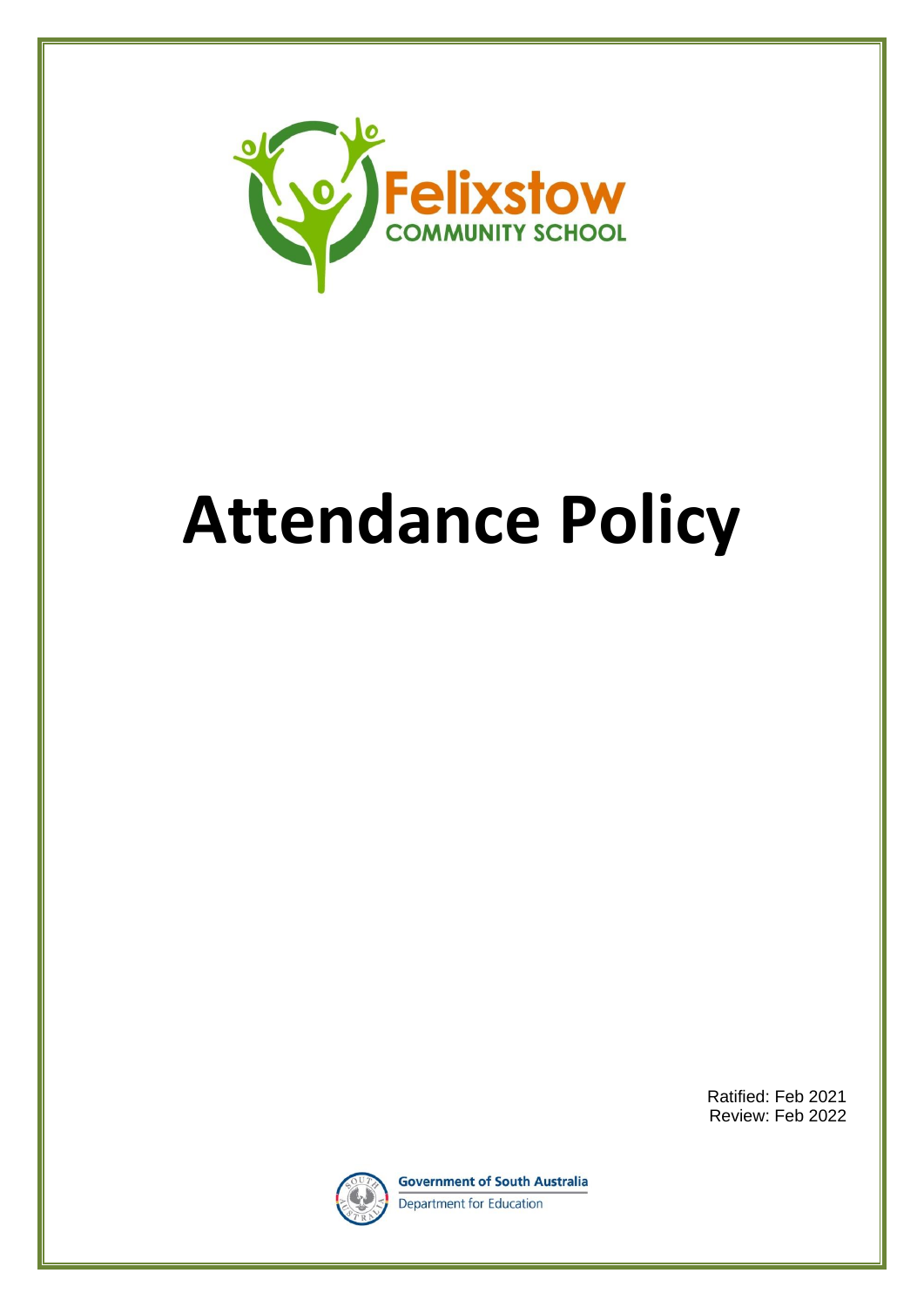At Felixstow Community School we aim to create a positive, flexible and collaborative learning environment that encourages academic, social and emotional growth. To achieve this and gain maximum benefit from their schooling, we expect all of our students to attend school regularly and on time. During school hours, teachers have duty of care and responsibility for students. As a part of this they have a *legal obligation* to ascertain reasons for student absence.

Research shows that attendance at school all day and every day positively affects learning, wellbeing, employment and life outcomes for children and young people. Learning is cumulative and it is disrupted if students often miss school.

## **The Department's Attendance Policy**

The South Australian Department for Education's Attendance Policy [\(https://www.education.sa.gov.au/doc/attendance-policy](https://www.education.sa.gov.au/doc/attendance-policy) ) guides the responsibilities of the whole school community to make sure that children and young people attend school. This includes school staff, parents, carers and students.

# **How we Work with Parents to Implement the Departments Attendance Policy**

At Felixstow Community School our attendance practices align with the department's attendance policy and we support student attendance when we:

- provide a safe, success orientated and caring environment
- promote the importance of education from the earliest years of life and throughout school and provide relevant learning programs for all students
- assess patterns of non-attendance and develop ways to address this
- actively engage and include all children, young people and their families
- provide support to address the barriers to attendance, learning and wellbeing
- monitor attendance to make sure progress is documented and supports are in place
- evaluate the need for further or ongoing support and referral for additional support.

We use data to create our attendance improvement plans. This is in partnership with our community. Our plan includes the actions we will take to make sure all students can attend school.

### **Parent Responsibilities:**

- getting their children to and from school
- keeping children home when they are ill and providing a medical certificate or written explanation if the child is ill for 3 or more days in a row
- informing the school of the reasons for a student's non-attendance.
- where possible make appointments outside of school hours
- contacting the school if they know of a reason affecting school attendance
- ensuring that home and emergency phone numbers are up to date
- signing students in and out from the office when late or leaving early
- work with the school on intervention strategies to improve attendance.

If you are aware your child will be absent for a period of 3 days or more an exemption must be applied for and signed by the Principal prior to the absence.

# **The Staff of FCS will:**

- Make sure all parents and carers are aware of attendance expectations, policies and procedures.
- Accurately record each absence, late arrival or early departure with the appropriate code.
- Contact parents or carers if there is no explanation for an absence, or a pattern of absences.
- Document contact with parents and carers about absences, including attempts to contact.
- Request a medical certificate from parents or carers if needed.
- Consult with the local Student Support Services if needed. For example Social Work, Truancy.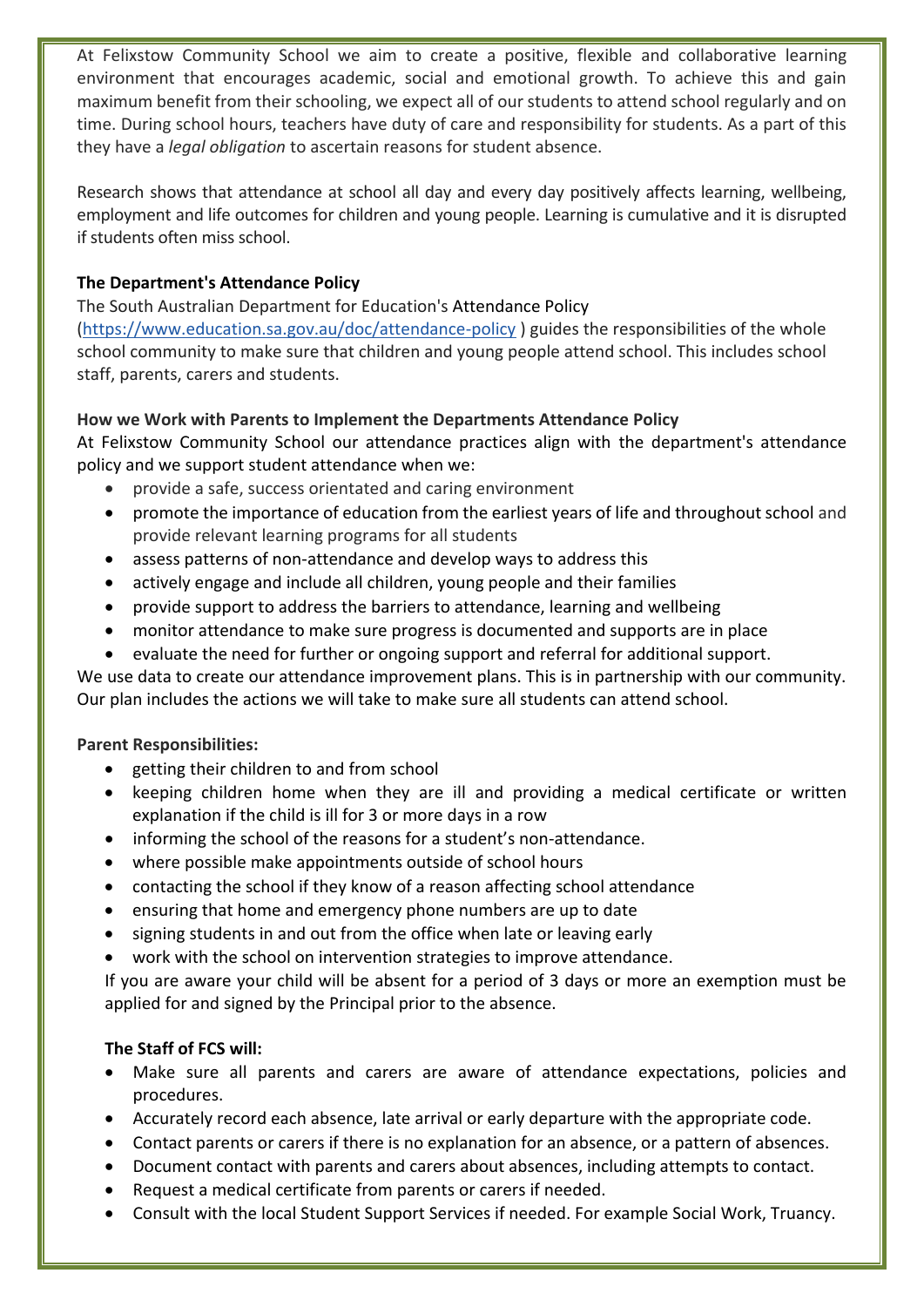- Make notifications about chronic non-attendance (via the Child Abuse Report Line  $-$  [CARL\)](https://www.childprotection.sa.gov.au/reporting-child-abuse) guided by Responding to Abuse and Neglect – Education and Care [\(RAN\)](https://www.education.sa.gov.au/working-us/responding-abuse-and-neglect-training/ran-ec-child-protection-training) training and the [Mandatory Reporting Guide.](https://www.childprotection.sa.gov.au/__data/assets/pdf_file/0008/107099/mandatory-reporting-guide.pdf)
- Make sure the list of absences and late arrivals are given to the front office each day as early as possible.
- Work with parents to encourage attendance and participation.

## **School Attendance and the Law**

Attendance at school is compulsory. The Education and Children's Services Act 2019 states that all children must attend school from 6 until they turn 17. This could be in a school or an approved learning program.

Parents or legal guardians (carers) can be prosecuted if they do not make sure their child goes to school. This can mean being fined or getting a criminal conviction.

# **Situations where it is acceptable for a child to miss school include times when the:**

- child is too sick to leave the house
- child has an infectious illness such as gastroenteritis, chicken pox or measles
- child needs to attend medical or dental appointments that could not be made out of school hours
- school Principal is provided with a genuine reason that prevents the child attending school
- child has been granted an exemption from school
- child has been sent home or suspended from school for disciplinary reasons.

If a student is absent due to reported illness for three or more consecutive days a medical certificate is required.

### **Informing school about your child's absence**

It is important to notify the school of your child's absence and the reason for it. If you are unable to notify the school in advance, send a note or email covering the days missed.

### **Refusal to attend school**

All children aged between 6 and 16 years of age must be enrolled and attend school regularly, irrespective of distance from school or whether the child has a disability or not. Under the Education Act of South Australia, parents and/or carers are held responsible for the regular attendance of all children in their care.

The responsibility for enforcing school attendance is with the Department for Education. The Department therefore has a legal responsibility to record and monitor attendance and take appropriate action to rectify problems of non-attendance.

A child's refusal to go to school can be very distressing both to parents and the child. Non-attendance can take different forms. If you have difficulty with your child attending school you should immediately contact the school to seek help. You can discuss your concerns with your child's teacher, or the school Principal.

### **Authorisation of Exemptions:**

In some circumstances, the principal has authority to approve an exemption from school. This can be for up to 1 month. It can also be for up to 12 months for a family holiday. Before asking for an exemption, families should talk to a site leader. Students must attend school until an exemption is approved.

Our school requires an exemption for absences more than 3 school days in a row. This does not include illness. Parents or carers must apply in writing. The principal will advise them in writing of their decision. A copy is kept in the student record folder. Forms are available from the front office.